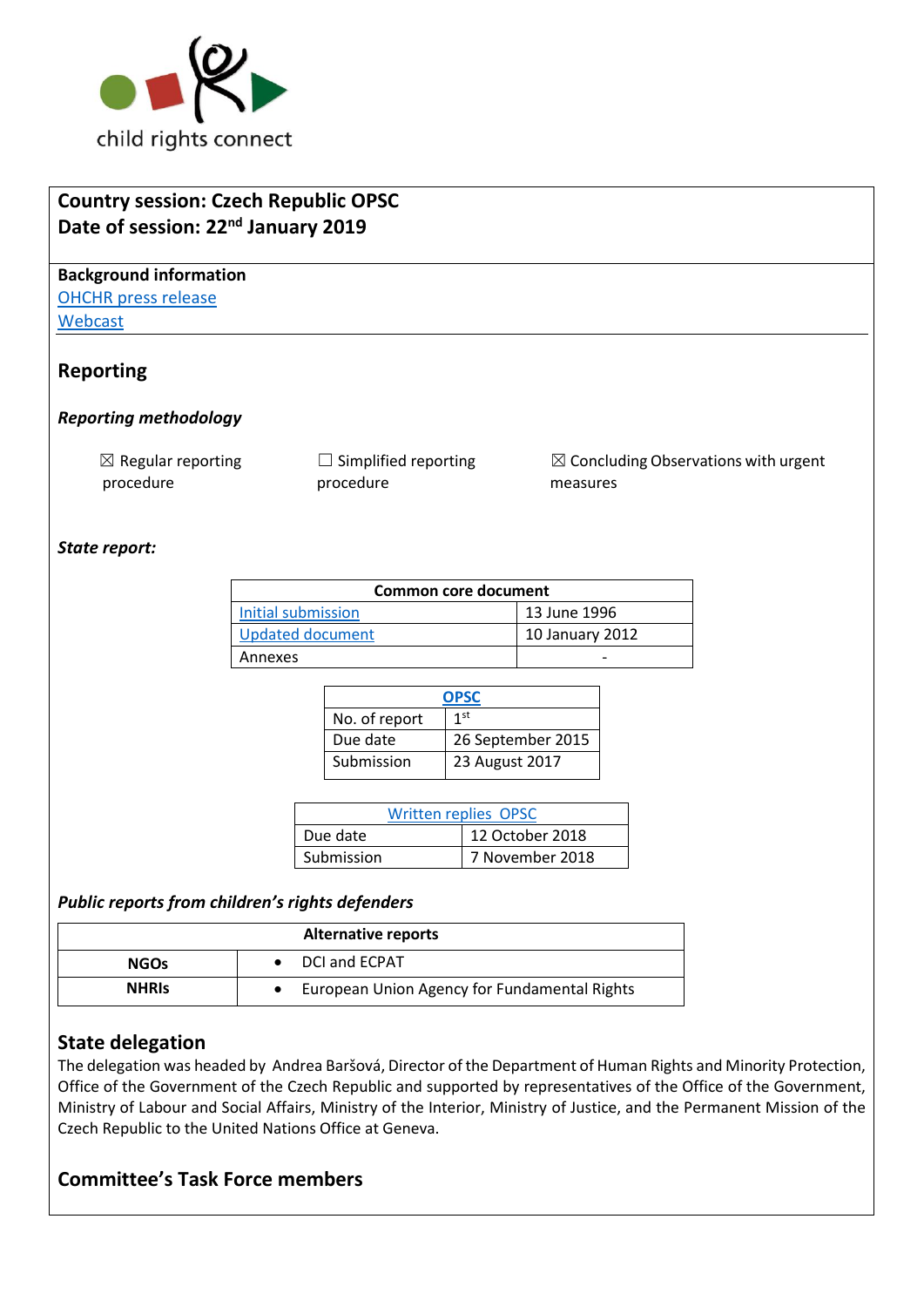

|      | <b>Name &amp; Last Name</b>                                                                                                                                                                                                   | Country                                                                                                                                                                                                                         |  |  |  |
|------|-------------------------------------------------------------------------------------------------------------------------------------------------------------------------------------------------------------------------------|---------------------------------------------------------------------------------------------------------------------------------------------------------------------------------------------------------------------------------|--|--|--|
|      | Hatem Kotrane                                                                                                                                                                                                                 | Tunisia                                                                                                                                                                                                                         |  |  |  |
|      | Gehad Madi                                                                                                                                                                                                                    | Egypt                                                                                                                                                                                                                           |  |  |  |
|      |                                                                                                                                                                                                                               |                                                                                                                                                                                                                                 |  |  |  |
|      | <b>Dialogue description</b>                                                                                                                                                                                                   |                                                                                                                                                                                                                                 |  |  |  |
| i.   | Character of the dialogue                                                                                                                                                                                                     |                                                                                                                                                                                                                                 |  |  |  |
|      | The atmosphere of the dialogue was open, constructive and interactive.                                                                                                                                                        |                                                                                                                                                                                                                                 |  |  |  |
| ii.  | General assessment made by the Committee                                                                                                                                                                                      |                                                                                                                                                                                                                                 |  |  |  |
|      |                                                                                                                                                                                                                               | The Committee noted that some of the last recommendations have been adopted by the State party and that                                                                                                                         |  |  |  |
|      |                                                                                                                                                                                                                               | progress is being made. Much emphasis, during the dialogue, was placed on the terms used in the legislation                                                                                                                     |  |  |  |
|      | notably with regards sex tourism, was also highlighted.                                                                                                                                                                       | and the Committee's concern that these do not cover all aspects of the OPSC. The need to fight impunity most                                                                                                                    |  |  |  |
|      |                                                                                                                                                                                                                               |                                                                                                                                                                                                                                 |  |  |  |
| iii. | Main issues discussed:                                                                                                                                                                                                        |                                                                                                                                                                                                                                 |  |  |  |
| ٠    |                                                                                                                                                                                                                               | General measures of implementation: The Committee asked the State party if they have a comprehensive                                                                                                                            |  |  |  |
|      |                                                                                                                                                                                                                               | strategy and policy which addresses all aspects of the protocol. Concern was also expressed about the lack of                                                                                                                   |  |  |  |
|      | specific funding allocations to the implementation of the optional protocol.                                                                                                                                                  |                                                                                                                                                                                                                                 |  |  |  |
|      |                                                                                                                                                                                                                               | Data collection: The Committee asked if there is disaggregated data on the sale and trafficking of children,                                                                                                                    |  |  |  |
|      |                                                                                                                                                                                                                               | particularly on the number of cases, on reparations for victims and on follow-up of victims. The State party<br>responded that statistics are gathered through the responsibilities of various authorities. They recognised the |  |  |  |
|      | need to reflect on ways to improve their data collection to get disaggregated data.                                                                                                                                           |                                                                                                                                                                                                                                 |  |  |  |
|      |                                                                                                                                                                                                                               | Prohibition: The Committee expressed concern that the country's legislation does not clearly criminalise the                                                                                                                    |  |  |  |
|      |                                                                                                                                                                                                                               | sale of children - in all its forms - but focuses rather on trafficking. They also asked if prostitution is legal. The                                                                                                          |  |  |  |
|      |                                                                                                                                                                                                                               | State party responded that the term 'trafficking' which is used in their legislation can also be understood in                                                                                                                  |  |  |  |
|      |                                                                                                                                                                                                                               | Czech as 'trade' and covers all such infractions within the country. Furthermore, the term 'entrusting' which                                                                                                                   |  |  |  |
|      | is used, covers all sale of children. They explained that prostitution is not prohibited for adults, but is not                                                                                                               |                                                                                                                                                                                                                                 |  |  |  |
|      | allowed in areas designed for children or where it could have a negative effect on children (such as around                                                                                                                   |                                                                                                                                                                                                                                 |  |  |  |
|      | schools). As a follow-up question the Committee asked why the State party would not specify the criminalised<br>activities in their legislation, as defined in the OPSC. The State party affirmed that they are confident the |                                                                                                                                                                                                                                 |  |  |  |
|      |                                                                                                                                                                                                                               | implementation of OPSC in national legislation is sufficient, but will check the appropriateness of translations.                                                                                                               |  |  |  |
|      | Legislation: The Committee asked for clarification regarding the extraterritorial competence of the courts and                                                                                                                |                                                                                                                                                                                                                                 |  |  |  |
|      | the possibility of extradition, when an infraction is committed outside the Czech Republic involving a Czech                                                                                                                  |                                                                                                                                                                                                                                 |  |  |  |
|      | citizen or Czech resident. They asked if the State party intends to remove the double criminality condition for                                                                                                               |                                                                                                                                                                                                                                 |  |  |  |
|      |                                                                                                                                                                                                                               | extradition. The State party responded that prosecution is also transnational - the legislation is broad and                                                                                                                    |  |  |  |
|      |                                                                                                                                                                                                                               | does not specify 'national' or 'international'. Thus the Czech authorities also have jurisdiction in cases                                                                                                                      |  |  |  |
|      |                                                                                                                                                                                                                               | overseas and can prosecute foreign residents. The State party explained that OPSC can serve as a basis for                                                                                                                      |  |  |  |
|      |                                                                                                                                                                                                                               | extradition if no other multi-lateral treaty is in place. On the basis of international cooperation on criminal                                                                                                                 |  |  |  |
|      | one year. They are currently not considering removing the principle of dual criminality.                                                                                                                                      | matters extradition is possible when there is dual criminality and when the imprisonment penalty is of at least                                                                                                                 |  |  |  |
|      |                                                                                                                                                                                                                               | Prevention: The Committee asked if studies are being carried out to determine the root causes of child sexual                                                                                                                   |  |  |  |
|      |                                                                                                                                                                                                                               | exploitation, in order to then take measures to address these root causes. They also asked if the online portal,                                                                                                                |  |  |  |
|      |                                                                                                                                                                                                                               | for which the helpline was discontinued, is already in operation and if they have data on complaints. The State                                                                                                                 |  |  |  |
|      |                                                                                                                                                                                                                               | party responded that there are three crisis hotlines run by NGOs and financed by the ministry of interior. They                                                                                                                 |  |  |  |

noted that 20'000'000 CZK have been allocated to prevention programmes in schools. They also made

reference to an online reporting system.